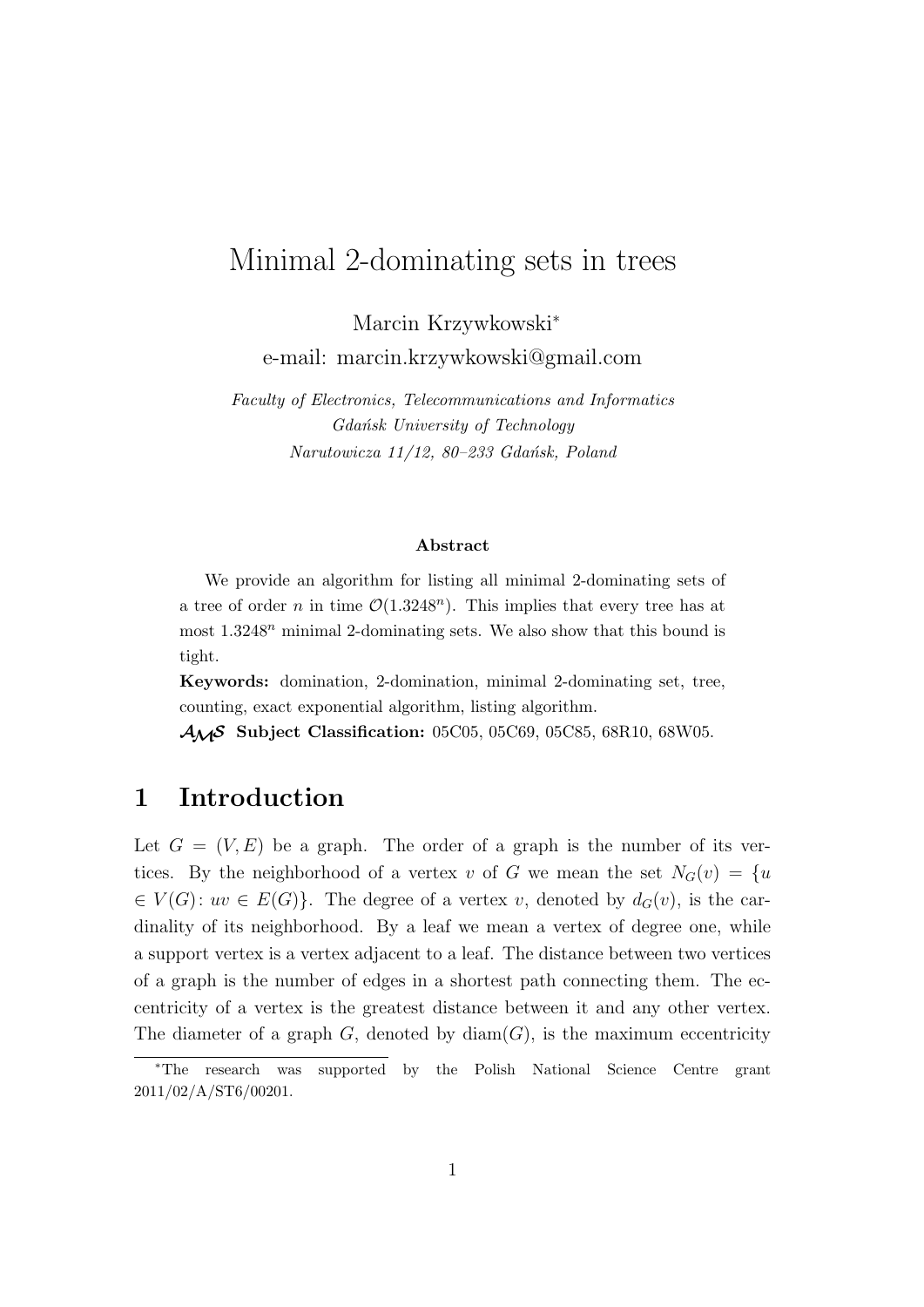among all vertices of *G*. By  $P_n$  we denote a path on *n* vertices. By a star we mean a connected graph in which exactly one vertex has degree greater than one.

A subset  $D \subseteq V(G)$  is a dominating set of G if every vertex of  $V(G) \setminus D$  has a neighbor in *D*, while it is a 2-dominating set of *G* if every vertex of  $V(G) \setminus D$ has at least two neighbors in *D*. A dominating (2-dominating, respectively) set *D* is minimal if no proper subset of *D* is a dominating (2-dominating, respectively) set of *G*. A minimal 2-dominating set is abbreviated as m2ds. Note that 2-domination is a type of multiple domination in which each vertex, which is not in the dominating set, is dominated at least *k* times for a fixed positive integer *k*. Multiple domination was introduced by Fink and Jacobson [7], and further studied for example in [2, 10, 17]. For a comprehensive survey of domination in graphs, see [11, 12].

#### **Observation 1** *Every leaf of a graph G is in every* 2*-dominating set of G.*

One of the typical questions in graph theory is how many subgraphs of a given property can a graph on *n* vertices have. For example, the famous Moon and Moser theorem [16] says that every graph on *n* vertices has at most  $3^{n/3}$  maximal independent sets.

Combinatorial bounds are of interest not only on their own, but also because they are used for algorithm design as well. Lawler [15] used the Moon-Moser bound on the number of maximal independent sets to construct an  $(1 + \sqrt[3]{3})^n$  $\cdot n^{\mathcal{O}(1)}$  time graph coloring algorithm, which was the fastest one known for twentyfive years. In 2003 Eppstein [6] reduced the running time of a graph coloring to  $\mathcal{O}(2.4151^n)$ . In 2006 the running time was reduced [1, 14] to  $\mathcal{O}(2^n)$ . For an overview of the field, see [9].

Fomin et al. [8] constructed an algorithm for listing all minimal dominating sets of a graph on *n* vertices in time  $\mathcal{O}(1.7159^n)$ . There were also given graphs  $(n/6$  disjoint copies of the octahedron) having  $15^{n/6} \approx 1.5704^n$  minimal dominating sets. This establishes a lower bound on the running time of an algorithm for listing all minimal dominating sets of a given graph.

The number of maximal independent sets in trees was investigated in [18]. Couturier et al. [5] considered minimal dominating sets in various classes of graphs. The authors of [13] investigated the enumeration of minimal dominating sets in graphs.

Bród and Skupien<sup>[3]</sup> gave bounds on the number of dominating sets of a tree.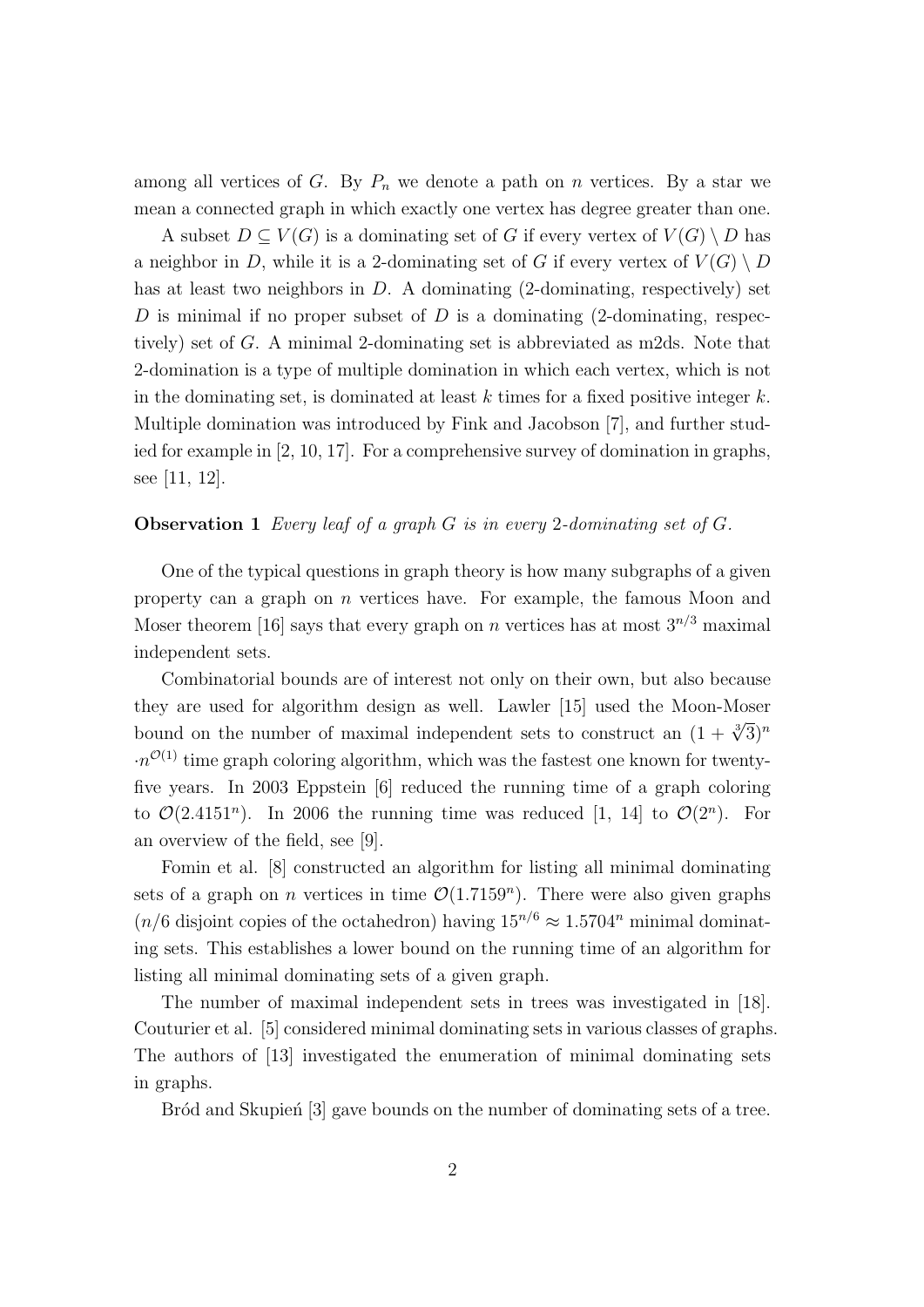They also characterized the extremal trees. The authors of [4] investigated the number of minimal dominating sets in trees containing all leaves.

We provide an algorithm for listing all minimal 2-dominating sets of a tree of order *n* in time  $\mathcal{O}(1.3248^n)$ . This implies that every tree has at most  $1.3248^n$ minimal 2-dominating sets. We also show that this bound is tight.

### **2 Listing algorithm**

In this section we describe a recursive algorithm which lists all minimal 2-dominating sets of a given input tree *T*. The iterator of the solutions is denoted by  $\mathcal{F}(T)$ .

#### **Algorithm**

Notice that the diameter of a tree can be easily determined in a polynomial time.

Let *T* be a tree. If diam(*T*) = 0, then  $T = P_1 = v_1$ . Let  $\mathcal{F}(T) = \{\{v_1\}\}.$ If diam(*T*) = 1, then  $T = P_2 = v_1v_2$ . Let  $\mathcal{F}(T) = {\{v_1, v_2\}}$ . If diam(*T*) = 2, then *T* is a star. By *x* we denote the support vertex of *T*. Let  $\mathcal{F}(T) = \{V(T)$ *\{x}}*.

Now consider trees *T* with diam(*T*)  $\geq$  3. Thus the order *n* of the tree *T* is at least four.

If some support vertex of  $T$ , say  $x$ , is adjacent to at least three leaves (we denote one of them by *y*), then let  $T' = T - y$  and

$$
\mathcal{F}(T) = \{ D' \cup \{y\} \colon D' \in \mathcal{F}(T') \}.
$$

Now consider trees *T*, in which every support vertex is adjacent to at most two leaves. The tree *T* can easily be rooted at a vertex *r* of maximum eccentricity  $diam(T)$  in polynomial time. A leaf, say  $t$ , at maximum distance from  $r$ , can also be easily computed in polynomial time. Let *v* denote the parent of *t* and let *u* denote the parent of *v* in the rooted tree. If  $\text{diam}(T) \geq 4$ , then let *w* denote the parent of *u*. By  $T_x$  we denote the subtree induced by a vertex  $x$  and its descendants in the rooted tree *T*.

If  $d_T(v) = 3$ , then by *a* we denote the leaf adjacent to *v* and different from *t*. Let  $T' = T - T_v$  and  $T'' = T - t - a$ , and let  $\mathcal{F}(T)$  be as follows,

$$
\{D' \cup \{t, a\} \colon D' \in \mathcal{F}(T')\}
$$
  

$$
\cup \{D'' \cup \{t, a\} \colon D'' \in \mathcal{F}(T'')
$$
 and 
$$
D'' \setminus \{v\} \notin \mathcal{F}(T')\}.
$$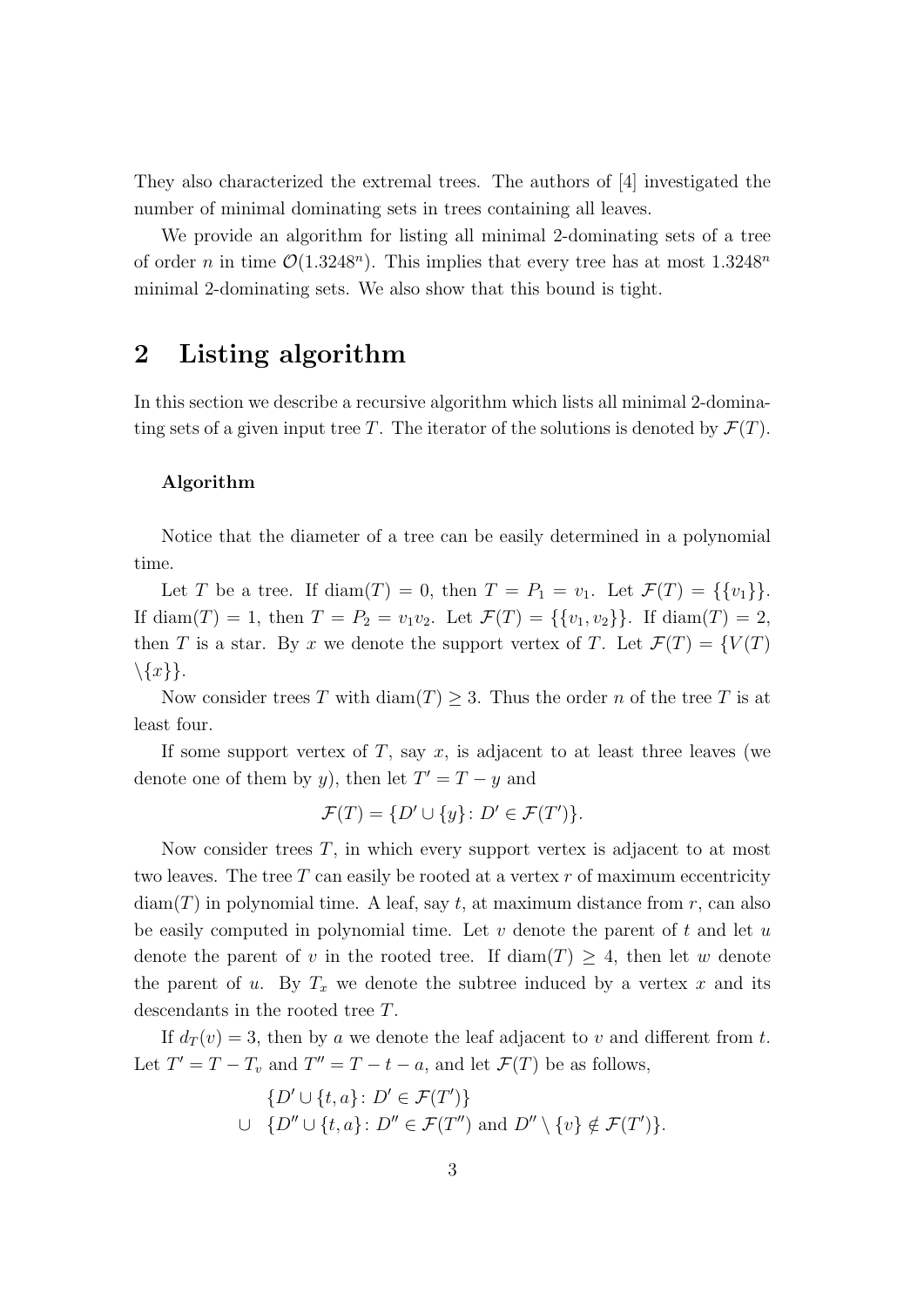If 
$$
d_T(v) = 2
$$
 and  $d_T(u) \geq 3$ , then let  $T' = T - T_v$ ,  $T'' = T - T_u$ , and  $\mathcal{F}(T) = \{D' \cup \{t\} : u \in D' \in \mathcal{F}(T')\} \cup \{D'' \cup V(T_u) \setminus \{u\} : D'' \in \mathcal{F}(T'')\}.$  If  $d_T(v) = d_T(u) = 2$ , then let  $T' = T - T_v$ ,  $T'' = T - T_u$ , and  $\mathcal{F}(T) = \{D' \cup \{t\} : D' \in \mathcal{F}(T')\} \cup \{D'' \cup \{v,t\} : w \in D'' \in \mathcal{F}(T'')\}.$ 

# **3 Bounding the number of minimal** 2**-dominating sets**

Now we prove that the running time of the algorithm from the previous section is  $\mathcal{O}(1.3248^n)$ .

**Theorem 2** *For every tree T of order n, the algorithm from the previous section lists all minimal* 2*-dominating sets in time*  $\mathcal{O}(1.3248^n)$ *.* 

**Proof.** We prove that the running time of the algorithm is  $\mathcal{O}(1.3248^n)$ . Moreover, we prove that the number of minimal 2-dominating sets of  $T$  is at most  $\alpha^n$ , where  $\alpha \approx 1.3248$  is the positive solution of the equation  $x^3 - x - 1 = 0$ .

We proceed by induction on the number *n* of vertices of a tree *T*. If  $\text{diam}(T)$  $= 0$ , then  $T = P_1 = v_1$ . Obviously,  $\{v_1\}$  is the only m2ds of the path  $P_1$ . We have  $n = 1$  and  $|\mathcal{F}(T)| = 1$ . Obviously,  $1 < \alpha$ . If diam(*T*) = 1, then  $T = P_2 = v_1v_2$ . It is easy to see that  $\{v_1, v_2\}$  is the only m2ds of the path  $P_2$ . We have  $n = 2$ and  $|\mathcal{F}(T)| = 1$ . Obviously,  $1 < \alpha^2$ . If diam $(T) = 2$ , then *T* is a star. By *x* we denote the support vertex of *T*. It is easy to observe that  $V(T) \setminus \{x\}$  is the only m2ds of the tree *T*. We have  $n \geq 3$  and  $|\mathcal{F}(T)| = 1$ . Obviously,  $1 < \alpha^n$ .

Now assume that  $\text{diam}(T) \geq 3$ . Thus the order *n* of the tree *T* is at least four. The results we obtain by the induction on the number *n*. Assume that they are true for every tree  $T'$  of order  $n' < n$ .

First assume that some support vertex of  $T$ , say  $x$ , is adjacent to at least three leaves. Let *y* be a leaf adjacent to *x*. Let  $T' = T - y$ . Let  $D'$  be a m2ds of the tree *T'*. Obviously,  $D' \cup \{y\}$  is an m2ds of *T*. Thus all elements of  $\mathcal{F}(T)$ are minimal 2-dominating sets of the tree *T*. Now let *D* be any m2ds of the tree *T*. By Observation 1 we have  $y \in D$ . Let us observe that  $D \setminus \{y\}$  is an m2ds of the tree *T ′* as the vertex *x* is still dominated at least twice. By the inductive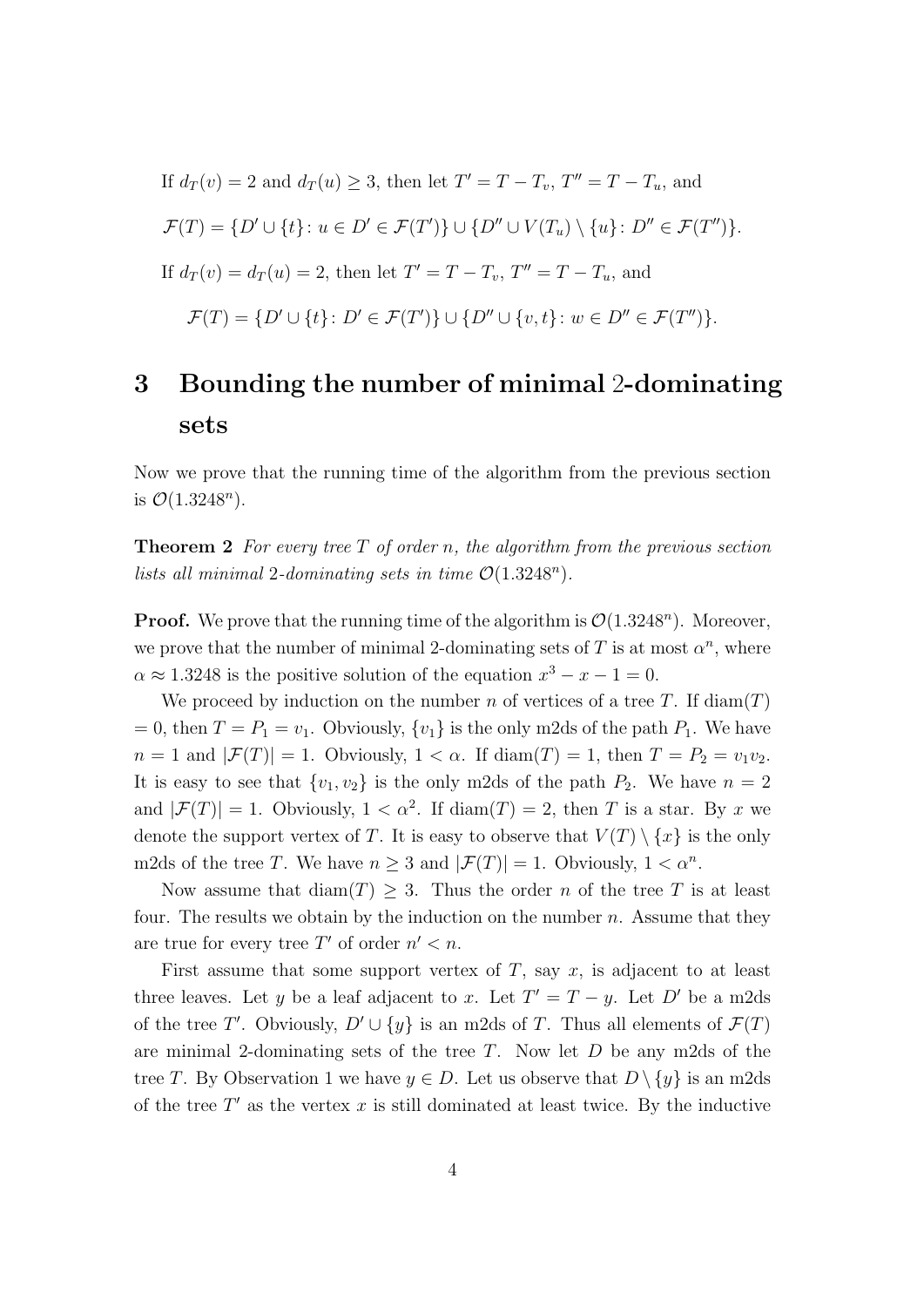hypothesis we have  $D \setminus \{y\} \in \mathcal{F}(T')$ . Therefore  $\mathcal{F}(T)$  contains all minimal 2dominating sets of the tree *T*. Now we get  $|\mathcal{F}(T)| = |\mathcal{F}(T')| \leq \alpha^{n-1} < \alpha^n$ . Henceforth, we can assume that every support vertex of *T* is adjacent to at most two leaves.

We now root *T* at a vertex *r* of maximum eccentricity diam(*T*). Let *t* be a leaf at maximum distance from  $r, v$  be the parent of  $t$ , and  $u$  be the parent of  $v$  in the rooted tree. If  $\text{diam}(T) \geq 4$ , then let *w* be the parent of *u*. By  $T_x$  we denote the subtree induced by a vertex *x* and its descendants in the rooted tree *T*.

Assume that  $d_T(v) = 3$ . By *a* we denote the leaf adjacent to *v* and different from *t*. Let  $T' = T - T_v$  and  $T'' = T - t - a$ . Let us observe that all elements of  $\mathcal{F}(T)$  are minimal 2-dominating sets of the tree *T*. Now let *D* be any m2ds of the tree *T*. By Observation 1 we have  $t, a \in D$ . If  $v \notin D$ , then observe that  $D \setminus \{t, a\}$  is an m2ds of the tree T'. By the inductive hypothesis we have  $D \setminus \{t, a\} \in \mathcal{F}(T')$ . Now assume that  $v \in D$ . Let us observe that  $D \setminus \{t, a\}$  is an m2ds of the tree  $T''$ . By the inductive hypothesis we have  $D \setminus \{t, a\} \in \mathcal{F}(T'')$ . The set  $D \setminus \{v, t, a\}$  is not an m2ds of the tree T', otherwise  $D \setminus \{v\}$  is a 2dominating set of the tree *T*, a contradiction to the minimality of *D*. By the inductive hypothesis we have  $D \setminus \{v, t, a\} \notin \mathcal{F}(T')$ . Therefore  $\mathcal{F}(T)$  contains all minimal 2-dominating sets of the tree *T*. Now we get  $|\mathcal{F}(T)| = |\mathcal{F}(T')| + |D''|$  $\in \mathcal{F}(T'')$ :  $D'' \setminus \{v\} \notin \mathcal{F}(T') \leq |\mathcal{F}(T')| + |\mathcal{F}(T'')| \leq \alpha^{n-3} + \alpha^{n-2} = \alpha^{n-3}(\alpha+1)$  $= \alpha^{n-3} \cdot \alpha^3 = \alpha^n$ .

Now assume that  $d_T(v) = 2$ . Assume that  $d_T(u) \geq 3$ . Let  $T' = T - T_v$  and  $T'' = T - T_u$ . Let us observe that all elements of  $\mathcal{F}(T)$  are minimal 2-dominating sets of the tree *T*. Now let *D* be any m2ds of the tree *T*. By Observation 1 we have  $t \in D$ . If  $v \notin D$ , then  $u \in D$  as the vertex v has to be dominated twice. Observe that  $D \setminus \{t\}$  is an m2ds of the tree T'. By the inductive hypothesis we have  $D \setminus \{t\} \in \mathcal{F}(T')$ . Now assume that  $v \in D$ . We have  $u \notin D$ , otherwise  $D \setminus \{v\}$  is a 2-dominating set of the tree *T*, a contradiction to the minimality of *D*. Observe that  $D \cap V(T'')$  is an m2ds of the tree  $T''$ . By the inductive hypothesis we have  $D \cap V(T'') \in \mathcal{F}(T'')$ . Therefore  $\mathcal{F}(T)$  contains all minimal 2-dominating sets of the tree *T*. Now we get  $|\mathcal{F}(T)| \leq |\mathcal{F}(T')| + |\mathcal{F}(T'')| \leq \alpha^{n-2} + \alpha^{n-3}$  $= \alpha^{n-3}(\alpha + 1) = \alpha^{n-3} \cdot \alpha^3 = \alpha^n.$ 

Now assume that  $d_T(u) = 2$ . Let  $T' = T - T_v$  and  $T'' = T - T_u$ . Let us observe that all elements of  $\mathcal{F}(T)$  are minimal 2-dominating sets of the tree *T*. Now let *D* be any m2ds of the tree *T*. By Observation 1 we have  $t \in D$ . If  $v \notin D$ , then observe that  $D \setminus \{t\}$  is an m2ds of the tree T'. By the inductive hypothesis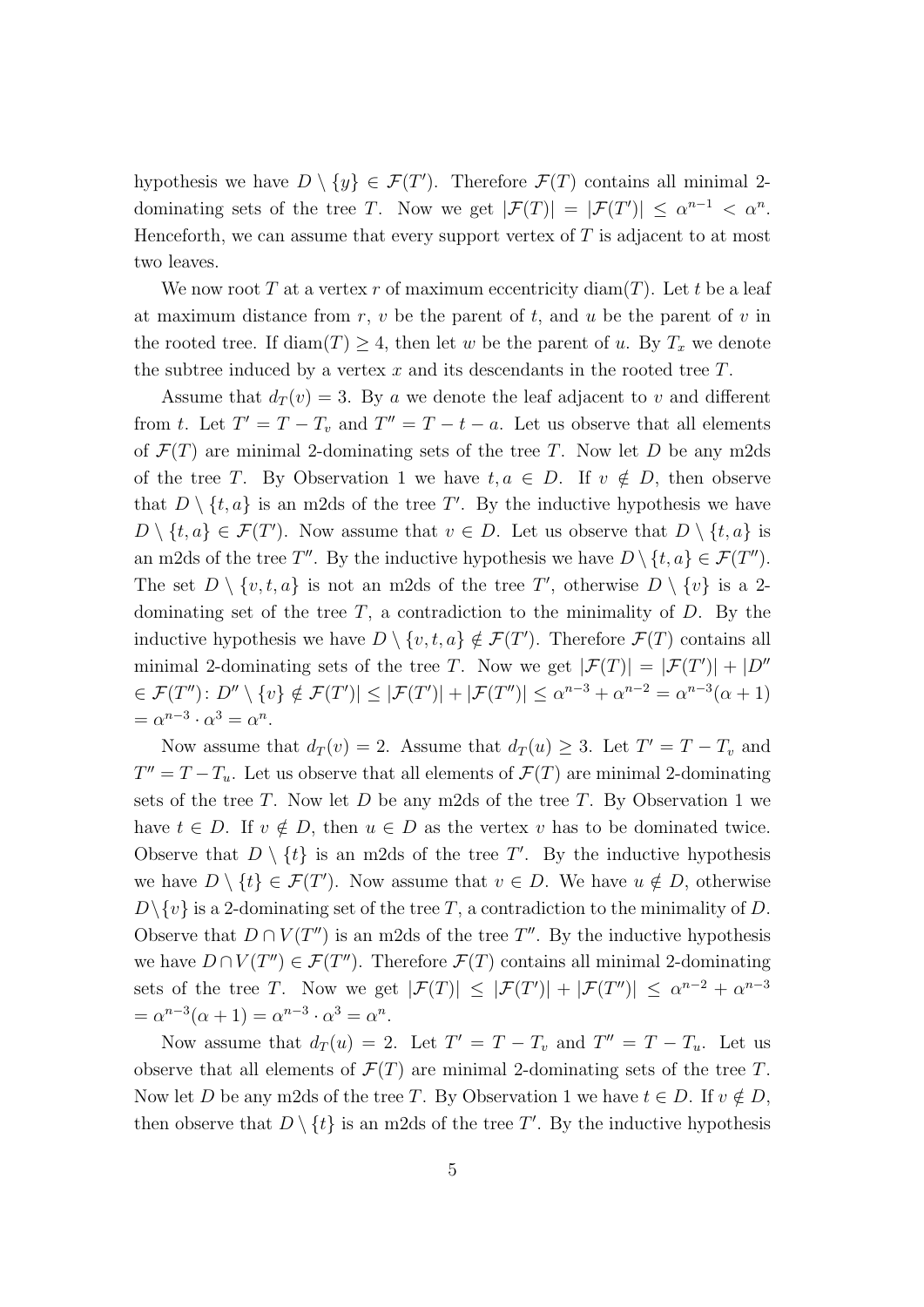we have  $D \setminus \{t\} \in \mathcal{F}(T')$ . Now assume that  $v \in D$ . We have  $u \notin D$ , otherwise  $D \setminus \{v\}$  is a 2-dominating set of the tree *T*, a contradiction to the minimality of *D*. Moreover, we have  $w \in D$  as the vertex *u* has to be dominated twice. Observe that  $D \setminus \{v, t\}$  is an m2ds of the tree  $T''$ . By the inductive hypothesis we have  $D \setminus \{v, t\} \in \mathcal{F}(T'')$ . Therefore  $\mathcal{F}(T)$  contains all minimal 2-dominating sets of the tree *T*. Now we get  $|\mathcal{F}(T)| \leq |\mathcal{F}(T')| + |\mathcal{F}(T'')| \leq \alpha^{n-2} + \alpha^{n-3}$  $= \alpha^{n-3}(\alpha + 1) = \alpha^{n-3} \cdot \alpha^3 = \alpha^n.$ П

It follows from the proof of the above theorem that any tree of order *n* has at most 1*.*3248*<sup>n</sup>* minimal 2-dominating sets.

**Corollary 3** *Every tree of order n has at most*  $\alpha^n$  *minimal* 2*-dominating sets, where*  $\alpha \approx 1.3248$  *is the positive solution of the equation*  $x^3 - x - 1 = 0$ *.* 

Now we show that the bound from the previous corollary is tight. Let *a<sup>n</sup>* denote the number of minimal 2-dominating sets of the path *Pn*. The next remark follows from the proof of Theorem 2.

**Remark 4** *For every positive integer n we have*

$$
a_n = \begin{cases} 1 & \text{if } n \le 3; \\ a_{n-3} + a_{n-2} & \text{if } n \ge 4. \end{cases}
$$

We have  $\lim_{n\to\infty} \sqrt[n]{a_n} = \alpha$ , where  $\alpha \approx 1.3247$  is the positive solution of the equation  $x^3 - x - 1 = 0$ . This implies that the bound from Corollary 3 is tight.

### **References**

- [1] A. Björklund and T. Husfeldt, *Inclusion-exclusion algorithms for counting set partitions,* Proceedings of FOCS 2006, 575–582.
- [2] M. Blidia, O. Favaron, and R. Lounes, *Locating-domination,* 2*-domination and independence in trees,* Australasian Journal of Combinatorics 42 (2008), 309–316.
- [3] D. Bród and Z. Skupien, *Trees with extremal numbers of dominating sets*, Australasian Journal of Combinatorics 35 (2006), 273–290.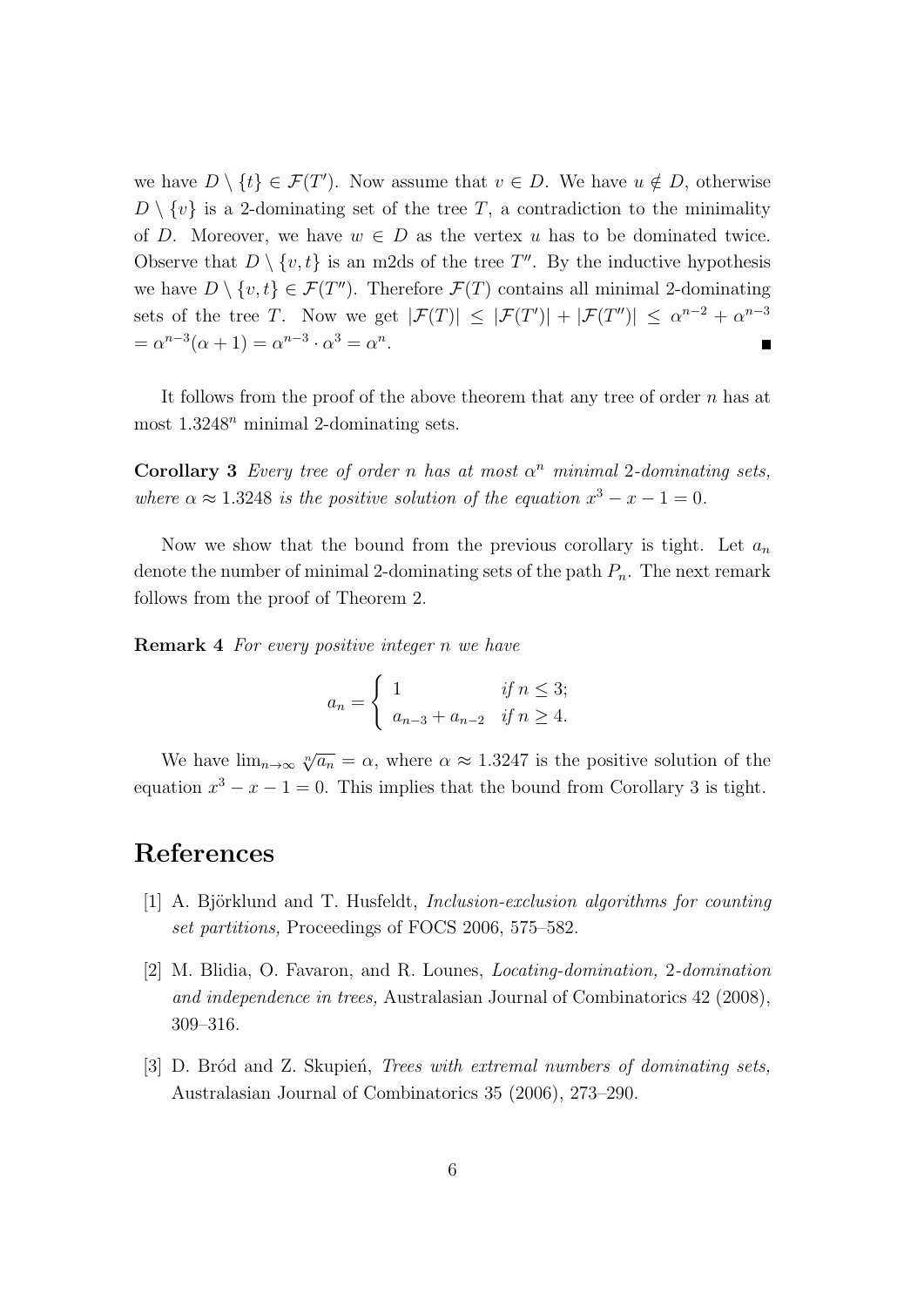- [4] D. Br´od, A. W loch, and I. W loch, *On the number of minimal dominating sets including the set of leaves in trees,* International Journal of Contemporary Mathematical Sciences 4(2009), 1739–1748.
- [5] J.-F. Couturier, P. Heggernes, P. van 't Hof, and D. Kratsch, *Minimal dominating sets in graph classes: combinatorial bounds and enumeration,* Proceedings of SOFSEM 2012, 202–213, Lecture Notes in Computer Science, 7147, Springer-Verlag, Berlin, 2012.
- [6] D. Eppstein, *Small maximal independent sets and faster exact graph coloring,* Journal of Graph Algorithms and Applications 7 (2003), 131–140.
- [7] J. Fink and M. Jacobson, *n-domination in graphs,* Graph Theory with Applications to Algorithms and Computer Science, Wiley, New York, 1985, 282*−*300.
- [8] F. Fomin, F. Grandoni, A. Pyatkin, and A. Stepanov, *Combinatorial bounds via measure and conquer: bounding minimal dominating sets and applications,* ACM Transactions on Algorithms 5 (2009), article 9, 17 pp.
- [9] F. Fomin and D. Kratsch, *Exact Exponential Algorithms,* Springer, Berlin, 2010.
- [10] J. Fujisawa, A. Hansberg, T. Kubo, A. Saito, M. Sugita, and L. Volkmann, *Independence and* 2*-domination in bipartite graphs,* Australasian Journal of Combinatorics 40 (2008), 265–268.
- [11] T. Haynes, S. Hedetniemi, and P. Slater, *Fundamentals of Domination in Graphs,* Marcel Dekker, New York, 1998.
- [12] T. Haynes, S. Hedetniemi, and P. Slater (eds.), *Domination in Graphs: Advanced Topics,* Marcel Dekker, New York, 1998.
- [13] M. Kanté, V. Limouzy, A. Mary, and L. Nourine, *Enumeration of minimal dominating sets and variants,* Fundamentals of computation theory, 298– 309, Lecture Notes in Computer Science, 6914, Springer, Heidelberg, 2011.
- [14] M. Koivisto, *An O*(2*<sup>n</sup>* ) *algorithm for graph coloring and other partitioning problems via inclusion-exclusion,* Proceedings of the 47th Annual IEEE Symposium on Foundations of Computer Science (FOCS 2006), IEEE, 2006, 583–590.